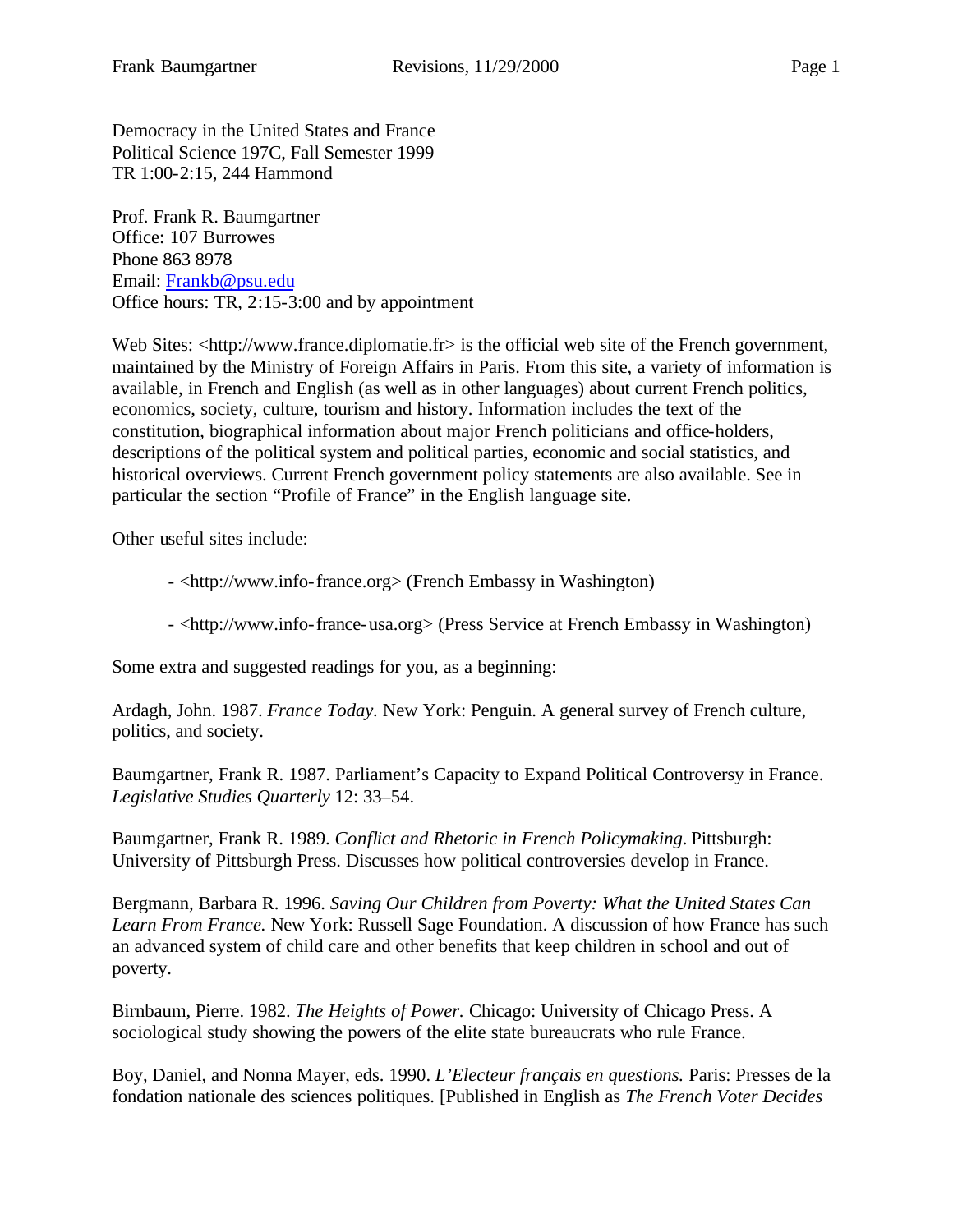(Ann Arbor: University of Michigan Press, 1993).] A quantitative study of voting behavior in France, based on a large survey.

Crozier, Michel. 1963. *Le Phénomène bureaucratique.* Paris: Seuil. [Published in English as *The Bureaucratic Phenomenon.* (Chicago: University of Chicago Press, 1967).] A classic about French culture.

Crozier, Michel. 1970. *La Société bloquée*. Paris. Seuil. [Published in English as *The Blocked Society.* (New York: Viking, 1973).]

Hall, Peter. 1986. *Governing the Economy: The Politics of State Intervention in Britain and France.* New York: Oxford University Press.

Hoffman, Stanley, et al. 1963. *In Search of France.* New York: Harper and Row.

Hollifield, James F. 1991. Immigration and Modernization. In James F. Hollifield and George Ross, eds., *Searching for the New France*. New York: Routledge.

Horowitz, Donald L. and Gerard Noiriel, eds. 1992. *Immigrants in Two Democracies: The French and American Experience*. New York: New York University Press. Discusses how France and the United States have handled the question of rising immigration.

Kolodziej, Edward A. 1987. *Making and Marketing Arms.* Princeton: Princeton University Press. Discusses the power of the French military-industrial complex.

Mazur, Amy. 1996. *Gender Bias and the State: Symbolic Reform at Work in Fifth Republic France*. Pittsburgh: University of Pittsburgh Press. A discussion of women's rights and equality of the sexes in the workplace in France.

Paxton, Robert. 1972. *Vichy France: Old Guard and New Order.* New York: Columbia University Press. A major historical study about the French experience in World War Two.

Pierce, Roy. 1995. *Choosing the Chief: Presidential Elections in France and the United States*. Ann Arbor: University of Michigan Press. A comparison of how we elect our Presidents.

Rohr, John A. 1995. *Founding Republics in France and America: A Study in Constitutional Governance*. Lawrence: University Press of Kansas. An analysis of the differing philosophical foundations of the French and American constitutions.

Stone, Alec. 1992. *The Birth of Judicial Politics in France: The Constitutional Council in Comparative Perspective.* New York: Oxford University Press. A study of the role of the Constitutional Council in the 5th Republic.

Tilly, Charles. 1967. *The Vendée*. New York: Wiley.

Todd, Emmanuel. 1991. *The Making of Modern France*. Cambridge, MA: Basil Blackwell.